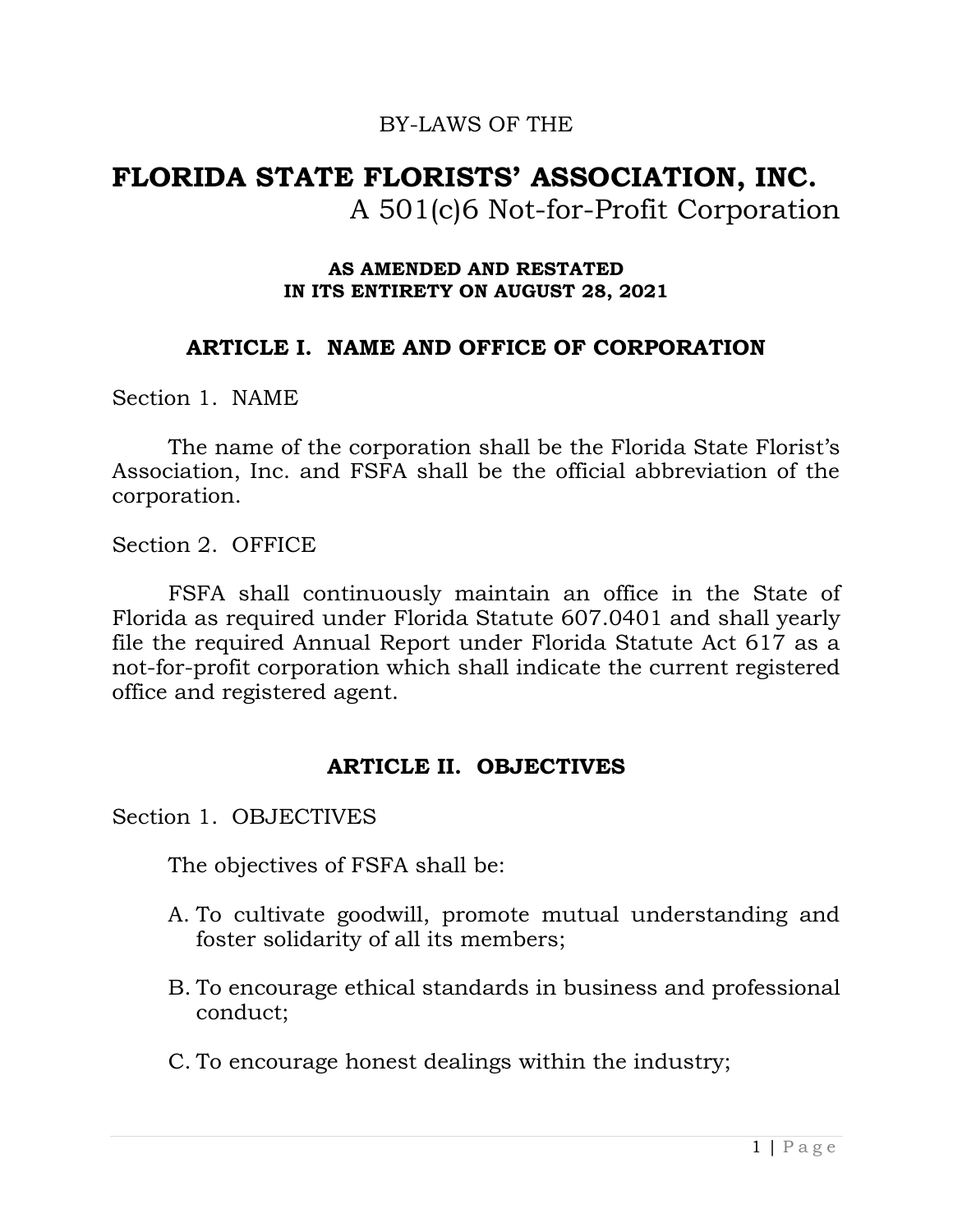- D. To create educational programs for FSFA members; and,
- E. To further the floral businesses primarily within the State, and to further expand the sphere of influence of FSFA internationally.

#### **ARTICLE III. MEMBERSHIP**

Section 1. ELIGIBILITY

- A. Membership shall consist of individuals or business entities that are engaged professionally in the floral industry and its allied businesses.
- B. ACTIVE MEMBER. An active member refers to a member whose dues are current and actively engaged in a class as described in III.2.A-D.
	- i. An active member shall be entitled to only one (1) membership regardless of the number of businesses she, he or it may operate, except that those additional active memberships held by active members who operated more than one(1) business prior to the adjournment of the 1987 Annual Meeting, shall be held until terminated through the sale of the business, or the death of the member, or the voluntary cancellation of the members other memberships.
	- ii. Those classes of membership described in III.2.E-F need not meet the current dues requirement described herein.

Section 2. CLASSES OF MEMBERS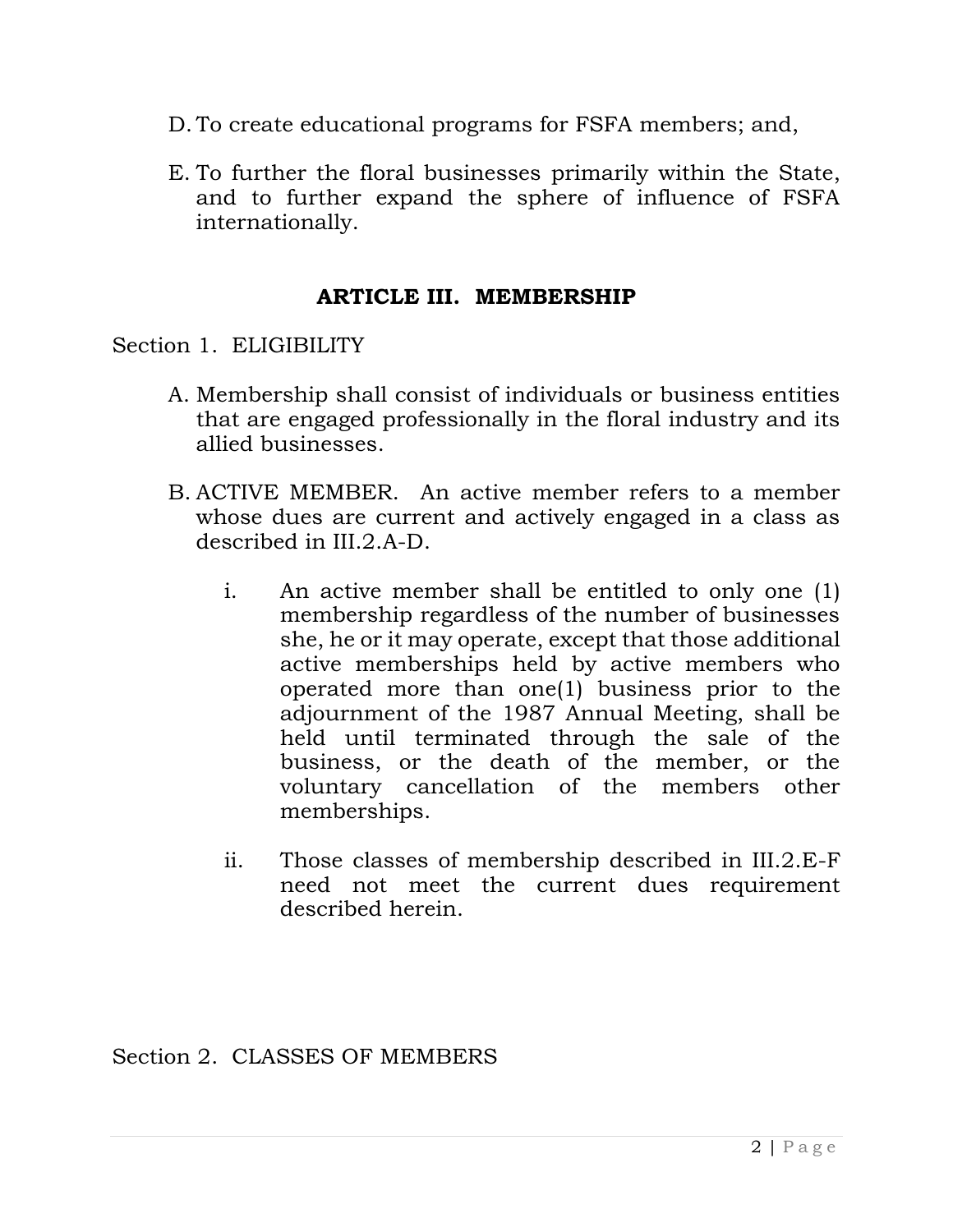- A. Retail Florist Member. This class represents individuals who offers for sale to the public for profit any floral commodity such as, but not limited to, cut flowers, potted plants, floral decorations, as well as floral or gourmet gifts. This member shall be entitled to all privileges of membership in FSFA and is entitled to one (1) vote of its members.
- B. Wholesale/Allied Member. This class represents individuals or entities engaged in wholesale floral supplies and/or wire services. This member shall be entitled to all privileges of membership in FSFA and is entitled to one (1) vote of its members.
- C. Grower Member. This class represents those engaged in growing floral and/or horticultural products to be sold on the wholesale market. This member shall be entitled to all privileges of membership in FSFA and is entitled to one (1) vote of its members.
- D.Associate Member. This class is representative of additional businesses owned and operated by an active member, those associated with the floral industry but not direct suppliers to the trade, and students of floral education not currently working for a member shop or holding an independent membership. This member shall not be entitled to hold an elective or appointed office nor does this member have a vote.
- E. Honorary Member. This membership may be granted by the Board of Directors but shall not be eligible to vote nor hold an elective nor appointed office.
- F. Past Presidents. This member shall become a lifetime member with active voting membership privileges.

Section 3. CREATION OF ADDITIONAL CLASSES OF MEMBERSHIP

A. The Board may, at its discretion, create additional classes of membership as it deems in the interest of FSFA and may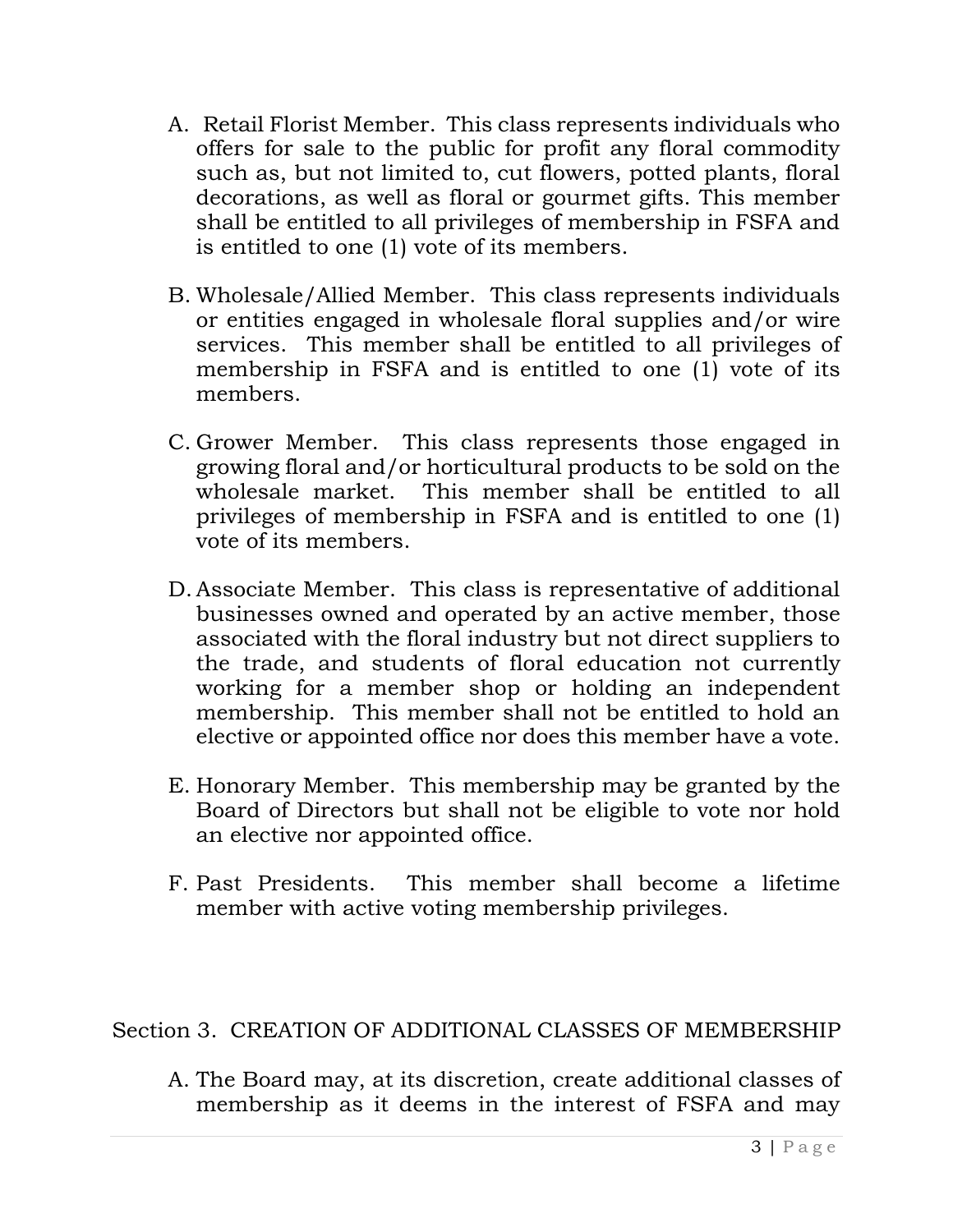establish the qualifications and privileges of such membership. In all instances, such members shall have related interests to those of FSFA.

#### **ARTICLE IV. MEETINGS**

### Section 1. ANNUAL MEETING

A. The annual meeting shall be held in June of each year at such time and place FSFA shall decide at its prior convention, except that the Board of Directors shall have the power of changing the date or place of the annual meeting when conditions beyond their control render it advisable. At said meeting, the officers and directors shall be elected and installed as provided in these By-laws and other business transacted as may properly come before the meeting. Should events beyond the reasonable control of the Board, including but not limited to acts of God, war, including armed conflict, strikes or labor disputes at the accommodations in use for the annual meeting, disease (including but not limited to: SARS, Legionnaires, COVID-19), government regulation or advisory (including travel advisory warnings), terrorism or threats of terrorism in the United States as substantiated by governmental warnings or advisory notices, curtailment of transportation services or facilities which would materially affect attendees from attending the annual meeting, or any other cause reasonably beyond the Board's control (collectively referred to as "occurrences"), making the event commercially impracticable, impracticable to perform, illegal, or impossible to fully perform as dictated under these Bylaws. In such case the Board may vote to amend the date of the annual meeting, without liability, upon written notification or electronic transmission to all members in good standing.

# Section 2. QUARTERLY MEETINGS

A. The dates and time of the quarterly meetings shall be chosen at the June annual meeting. The Board of Directors shall have the power of changing the date or place of the quarterly meeting when conditions beyond their control render is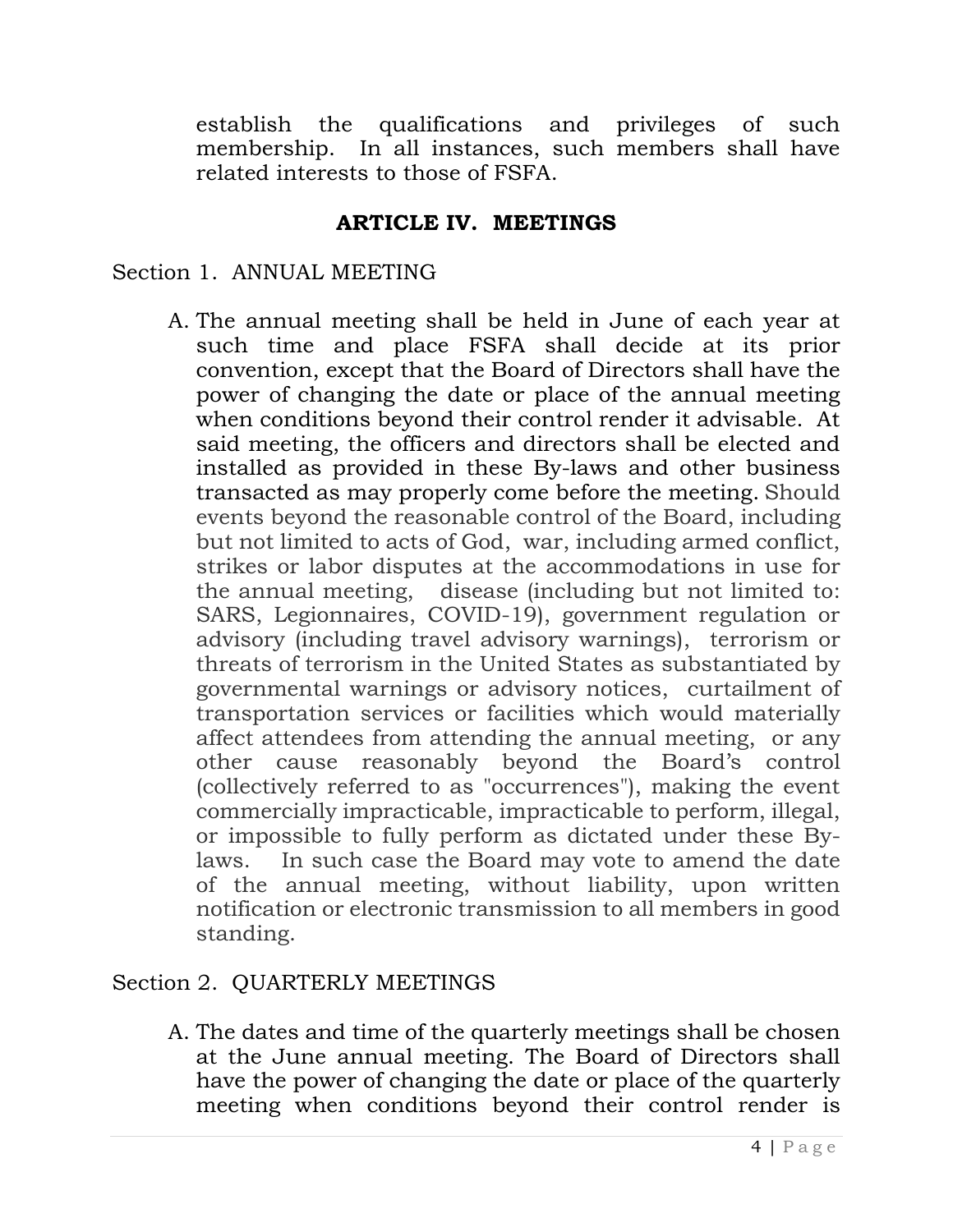advisable. (As stated in SECTION 1.A of this Article) Quarterly meetings may be held via teleconferencing.

### Section 3. SPECIAL MEETINGS

A. Special meetings of the membership may be requested by the President, Executive Director, a majority of the Board of Directors, or ten (10%) per cent of the voting members and called by the Secretary or Executive Director. Special meetings may not be convened unless a minimum of three (3) days written notice shall be given to the members. Written notice shall mean either US postal or electronic transmission and such notice shall contain the reason for the special meeting. No other business may be transacted other than that which is set forth in the written notice.

### Section 4. PLACE OF MEETINGS

A. The Board of Directors may designate any place within the State of Florida, including teleconferencing, for quarterly or special meetings.

# Section 5. NOTICE

- A. Notice of annual meetings shall be called by the Secretary at least thirty (30) days prior to said meeting. Written notice may be given by US postal service, published in "Sunlighting Florida Florists" or electronic transmission.
- B. Notice of quarterly meetings shall be given by the Secretary at least fifteen (15) days prior to said meeting. Written notice may be given by US postal service, published in "Sunlighting Florida Florists", or electronic transmission.
- C. Notice of special meetings shall be given by the Secretary at least three (3) days prior to said meeting. Written notice may be given by US postal service or electronic transmission.
- D. Notice requirements are set forth under Florida Statute 617.0141.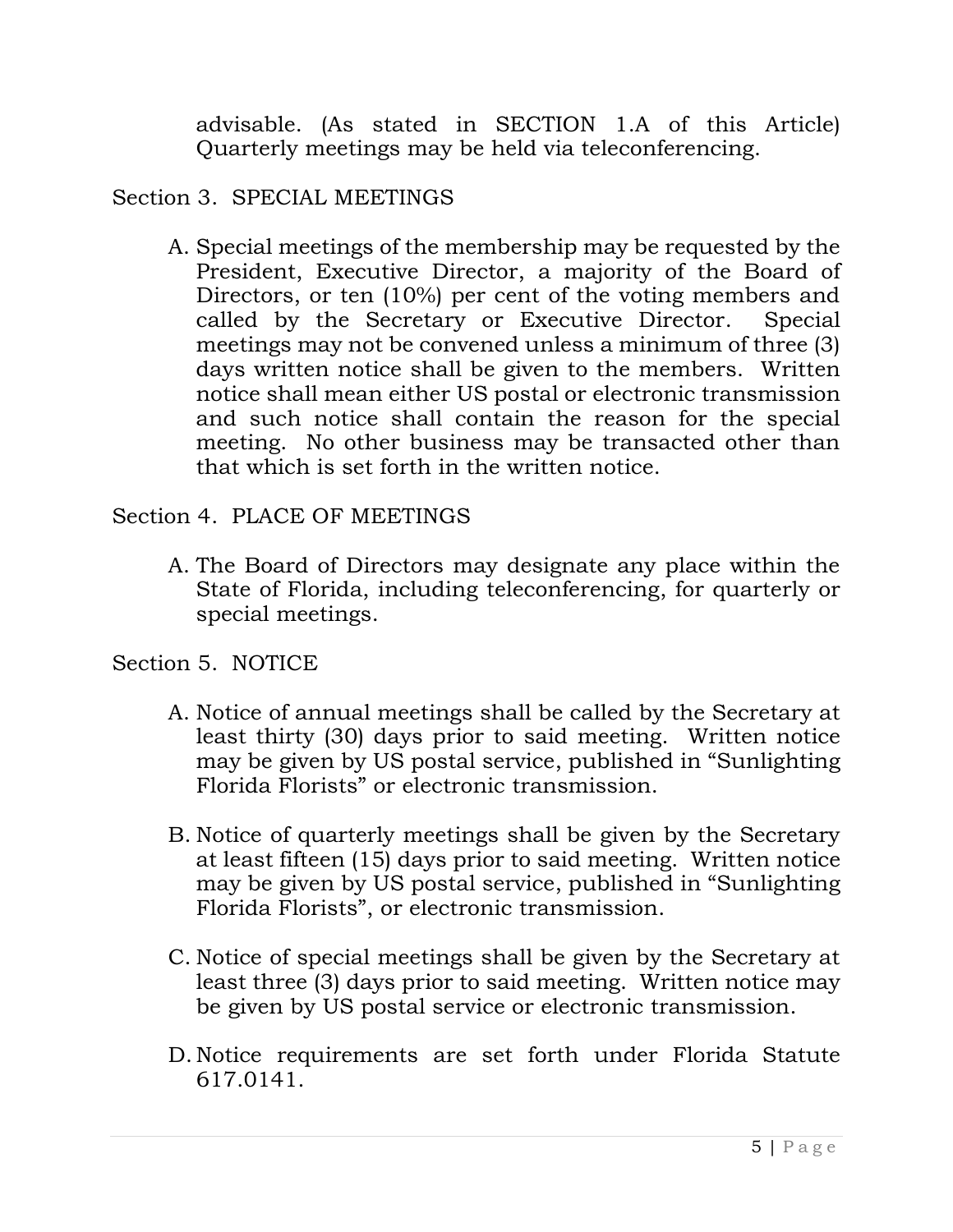#### Section 6. QUORUM

- A. Quorum for FSFA. Presence in person of thirty (30) voting members shall constitute a quorum at any meeting of the members. In the event of a circumstance (as noted under Article IV.1.A) shall interfere with the ability to have a quorum in person, the presence via electronic transmission of thirty (30) voting members shall still constitute a quorum.
- B. Quorum for Board of Directors. Presence in person of one (1) more than half of the Board of Directors shall constitute a quorum at a meeting of the Board of Directors.

Section 7. VOTING

- A. Votes must be cast in person except as provided in VII.6.C.iv.a-c or conditions apply as noted in IV.1.A herein. If voting during an electronic transmission, each person voting shall identify themselves by name and same shall be recorded by the Secretary.
- B. No one may vote if their dues are in arrears.
- C. Only members who have held membership for at least six (6) months may cast a vote.

Section 8. ORDER OF BUSINESS

- A. The order of business for all meetings shall be determined by the Board of Directors.
- B. Unless otherwise stated herein, the current edition of Roberts Rules of Order shall govern all deliberations.
- C. The Secretary shall carry to each meeting a copy of Roberts Rules of Order should questions of parliamentary procedure arise.

# **ARTICLE V. BOARD OF DIRECTORS**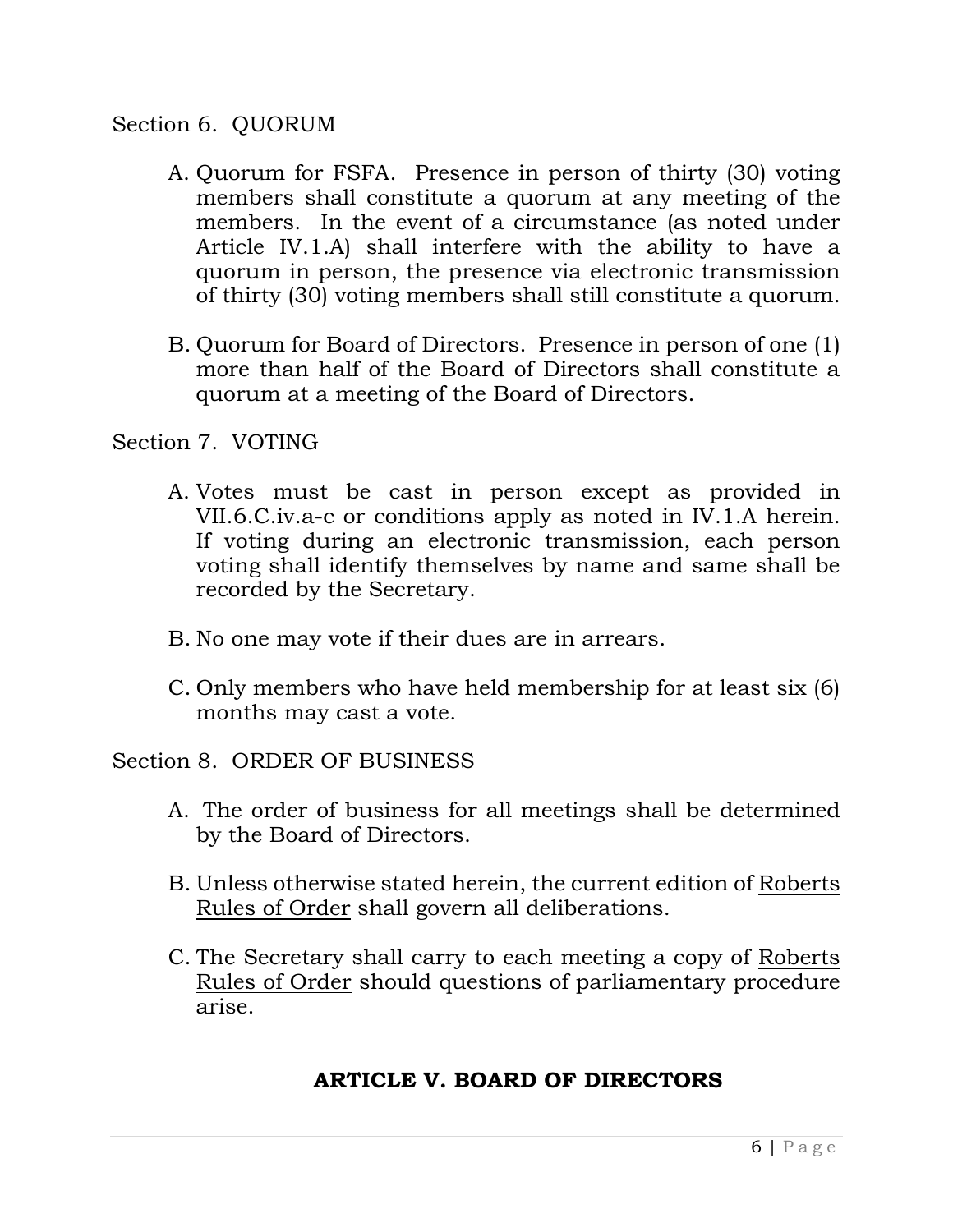#### Section 1. COMPOSITION OF BOARD

A. The business affairs of FSFA shall be conducted by the Board of Directors consisting of the President, President Elect, Vice President, Executive Director, Secretary, Treasurer and thirteen (13) Directors, which shall include a Wholesaler Representative, a Grower Representative and an Allied Tradesperson.

## Section 2. TERM OF OFFICE

- A. Officers. The term of office of the President, President Elect, Vice President, and Secretary shall be for one (1) year. The office of Treasurer shall have a term of two years. Any officer may be re-elected and/or appointed for a second term. No officer may serve more than two (2) consecutive terms. The officers shall be elected by the membership at the annual meeting. Each officer shall hold office until their successor qualifies, or until their death, until (s)he shall resign, or has been removed in a manner hereinafter provided.
- B. Executive Director. The term of office of the Executive Director, a position appointed by the Board of Directors, is one (1) year and may serve consecutive years until such time as the Board chooses to withdraw its appointment.
- C. Directors. The term of office for a Director shall be for two (2) years. Any Director may be elected for two (2) full terms plus any unserved portion of a term by their predecessor through appointment. Directors shall be designated as Directors 1 through Directors 10. Directors numbered 2, 4, 6, 8, and 10 shall be elected in even number years and Directors 1, 3, 5, 7, and 9, shall be elected in odd number years in order to maintain staggered terms. In the event that elections for either even or odd directors cannot be carried out in their respective years due to the restrictions outlined in SECTION 1.A of this Article, elections will occur in the subsequent year regardless if it not the designated stagger. The Directors shall be elected by the membership at the annual meeting.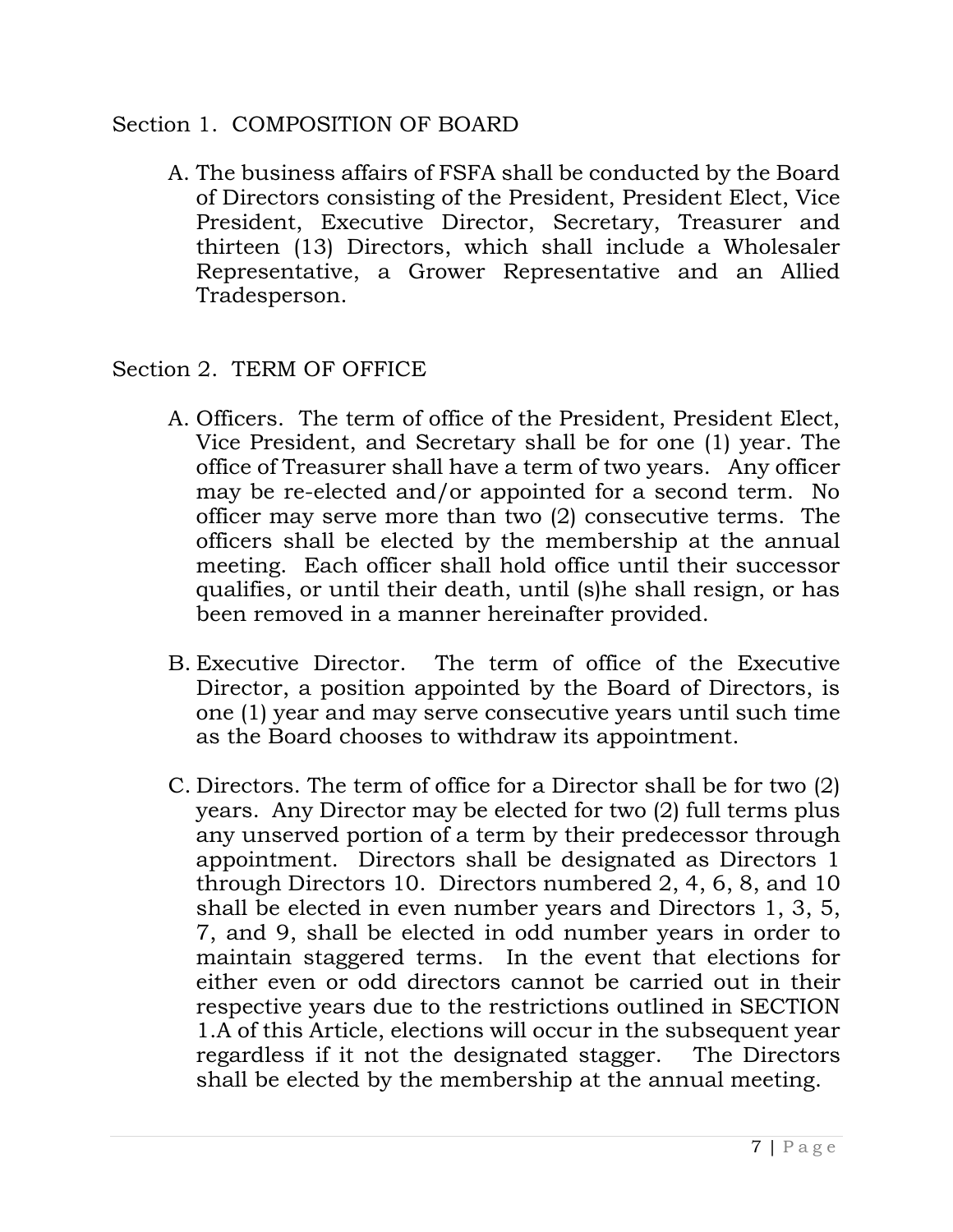Section 3. REMOVAL

A. Any member of the Board of Directors, whether elected or appointed, may be removed by the Board of Directors whenever in its judgment the best interests of FSFA would be served thereby. Removal may be accomplished by a vote of seventy-five (75%) per cent of the Board of Directors present.

Section 4. VACANCIES

- A. In the event of a vacancy in the office of the President, the President Elect shall serve as President for the remainder of the term.
- B. Any other vacancy in the Board of Directors shall be filled through appointment by the President with the approval of the Board of Directors for the remainder of the current term.

# **ARTICLE VI. OFFICERS**

# Section 1. VOTING PRIVILEGES OF OFFICERS

A. Each officer, whether elected or appointed, shall be a voting member of the Board of Directors.

Section 2. PRESIDENT

- A. The President shall be the principal executive officer and in general, shall, supervise and control all business and affairs of FSFA. The President shall specifically:
	- i. Preside over all annual, quarterly and special meetings;
	- ii. Appoint standing committees and appoint its chairpersons;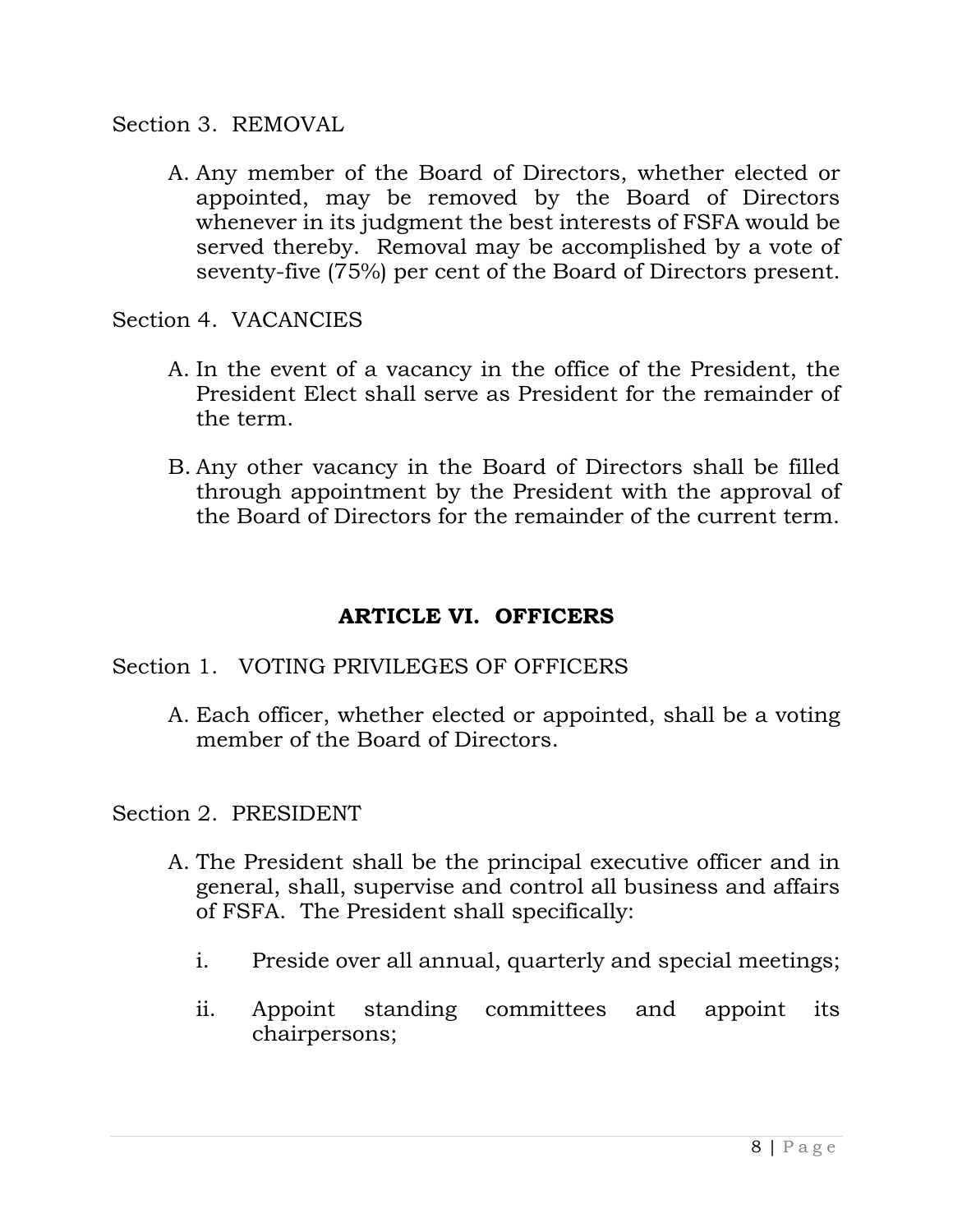- iii. Be a member of all standing committees, except the Nominating Committee;
- iv. Prepare agendas for meetings;
- v. Sign, in concert with the Secretary all contracts that the Board of Directors have authorized executed.
- vi. Shall be a co-signer on all bank checks and vouchers with the Treasurer;
- vii. Shall be listed as the registered agent on the State of Florida mandated annual report and it shall be the responsibility of the President to update the annual report with the assistance of the Secretary, annually.
- viii. Shall be reimbursed for expenses incurred in the performance of his/her duties as prescribed by the Board of Directors; and,
- ix. Shall perform all duties incidental to the office of President and shall promote FSFA in all its endeavors.
- B. Remuneration for services may be recommended by any member of the Board and submitted to the Board for approval.

#### Section 3. PRESIDENT ELECT

- A. The President Elect shall preside in the absence of the President.
- B. In the event of the President's inability or refusal to act, the President Elect shall perform the duties of the President and shall have all the powers associated thereto.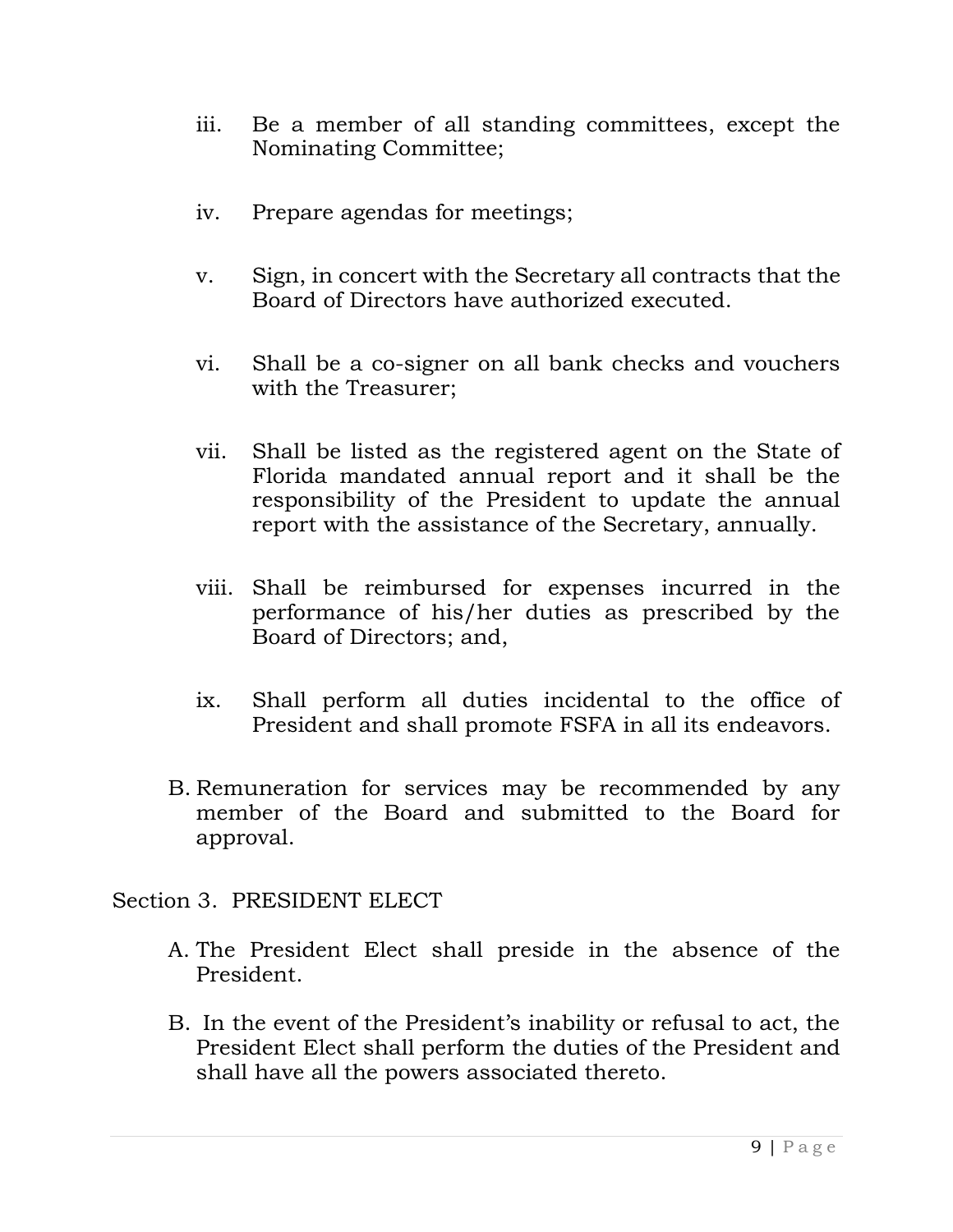- C. Will hold the appointment of Chairperson of the Membership Committee and shall maintain a list of all members including all contact information as well as a list of all non-members. This list shall be in updated form and submitted at each quarterly meeting to the Board.
- D.Shall be privy to those matters occupying the President's agenda in the event (s)he may be required to assume the position of President.
- E. Shall perform all duties incidental to the office of President Elect and shall promote FSFA in all its endeavors.

Section 4. VICE PRESIDENT

- A. The Vice President shall preside in the absence of the President and the President Elect.
- B. In the event of the President's or the President Elect's inability or refusal to act, the Vice President shall perform the duties of the President and shall have all the powers associated thereto.
- C. Shall be Chairperson of the Publicity and Public Relations Committee and the Sunlighting Committee.
- D.Shall perform all duties incidental to the office of Vice President and shall promote FSFA in all its endeavors.

Remuneration for services may be recommended by any member of the Board and submitted to the Board for approval.

Section 5. SECRETARY

A. The Secretary shall: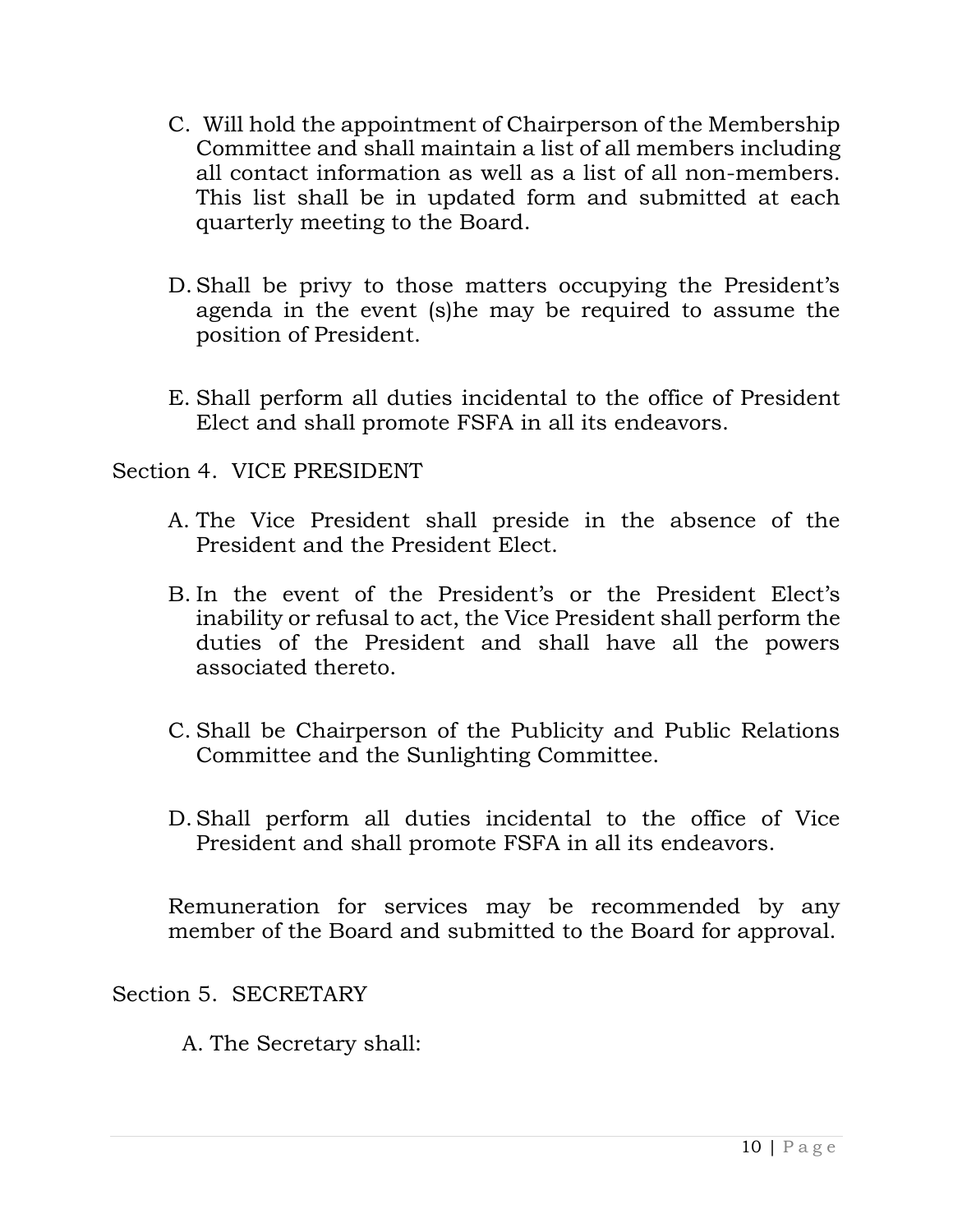- i. Keep the minutes of all meetings in printed form and available for review of any board member with reasonable notice;
- ii. See that all notices are given in accordance with the provisions of these By-laws or as required pursuant to Florida Statutes 617.0141;
- iii. Be the custodian of all corporate records including the seal of the corporation which shall be affixed to all documents;
- iv. Be prepared to supply his/her successor with all documentation noted herein;
- v. Shall perform all duties incidental to the office of Secretary and shall promote FSFA in all its endeavors.
- B. Remuneration for services may be recommended by any member of the Board and submitted to the Board for approval.

### Section 6. TREASURER

A. The Treasurer shall:

- i. Receive all monies of FSFA and deposit them in such bank(s) as the Board approves.
- ii. Keep and maintain a set of books of account of FSFA.
- iii. Make available at all times books, records, vouchers and any and all financial records in his or her keeping for the inspection of the Board and Finance Committee.
- iv. Assist FSFA's tax accountant with documentation necessary for any and all tax returns.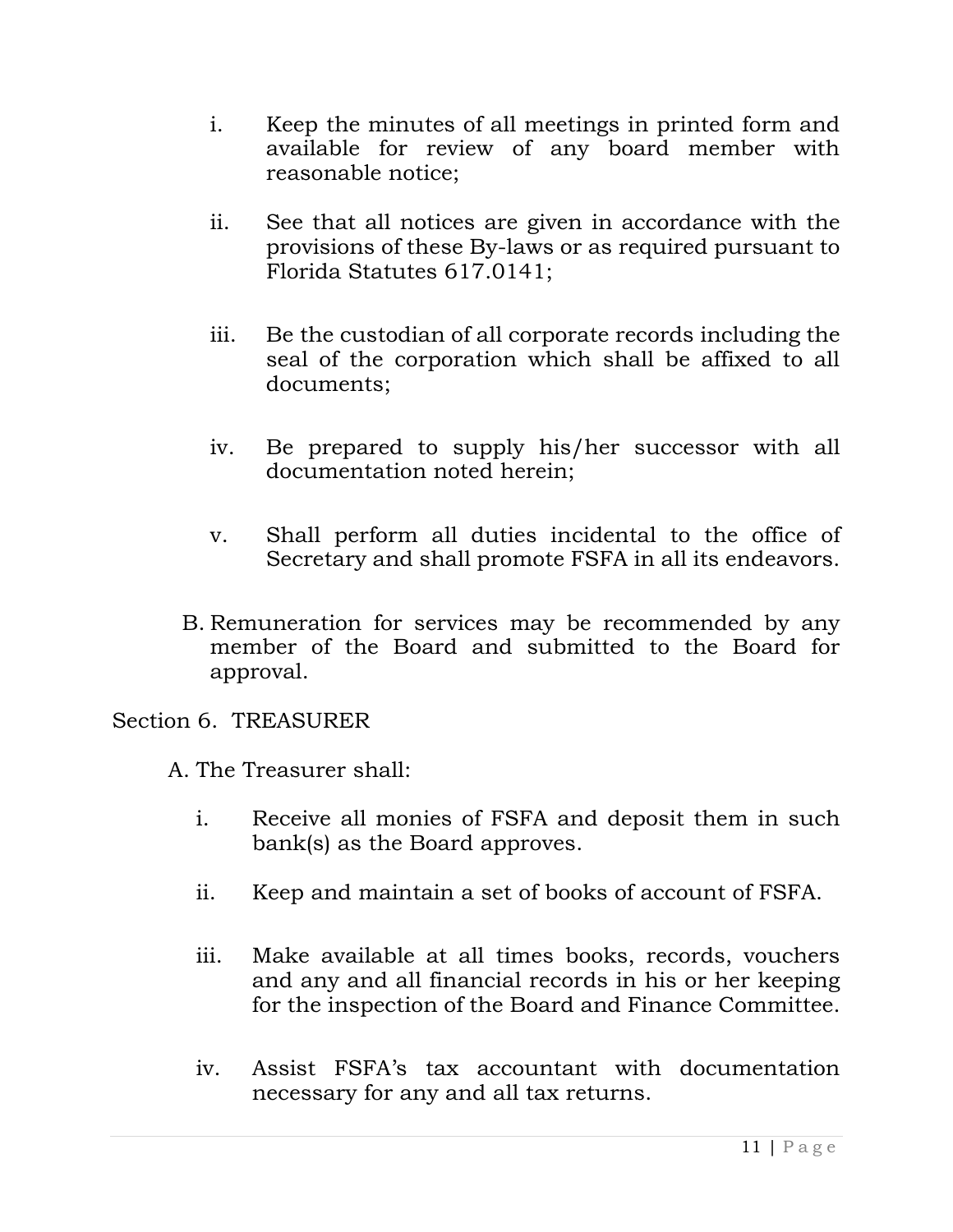- v. Serve as Chairperson of the Finance Committee.
- vi. Be bonded in an amount not less than Fifty Thousand (\$50,000) Dollars.
- vii. Shall perform all duties incidental to the office of Treasurer and shall promote FSFA in all its endeavors.
- B. Remuneration for services may be recommended by the Finance Committee and submitted to the Board of Directors for approval.

### SECTION 7. EXECUTIVE DIRECTOR

- A. The Executive Director shall:
	- i. Act as an administrator for FSFA.
	- ii. Be empowered to purchase all necessary supplies required for the duties of the office provided that the expenditure does not exceed Five Hundred (\$500.00) Dollars. The Executive Director will secure the approval of the Board of Directors for greater amounts.
	- iii. Shall be responsible to the Board of Directors and shall furnish at each Board meeting a complete written report of his or her activities and make recommendations for the future and growth of FSFA.
	- iv. May not hold any office in FSFA but may hold committee appointments as designated by the President.
	- v. The Letter of Agreement which shall include the salary and expenditures of this position shall be reviewed,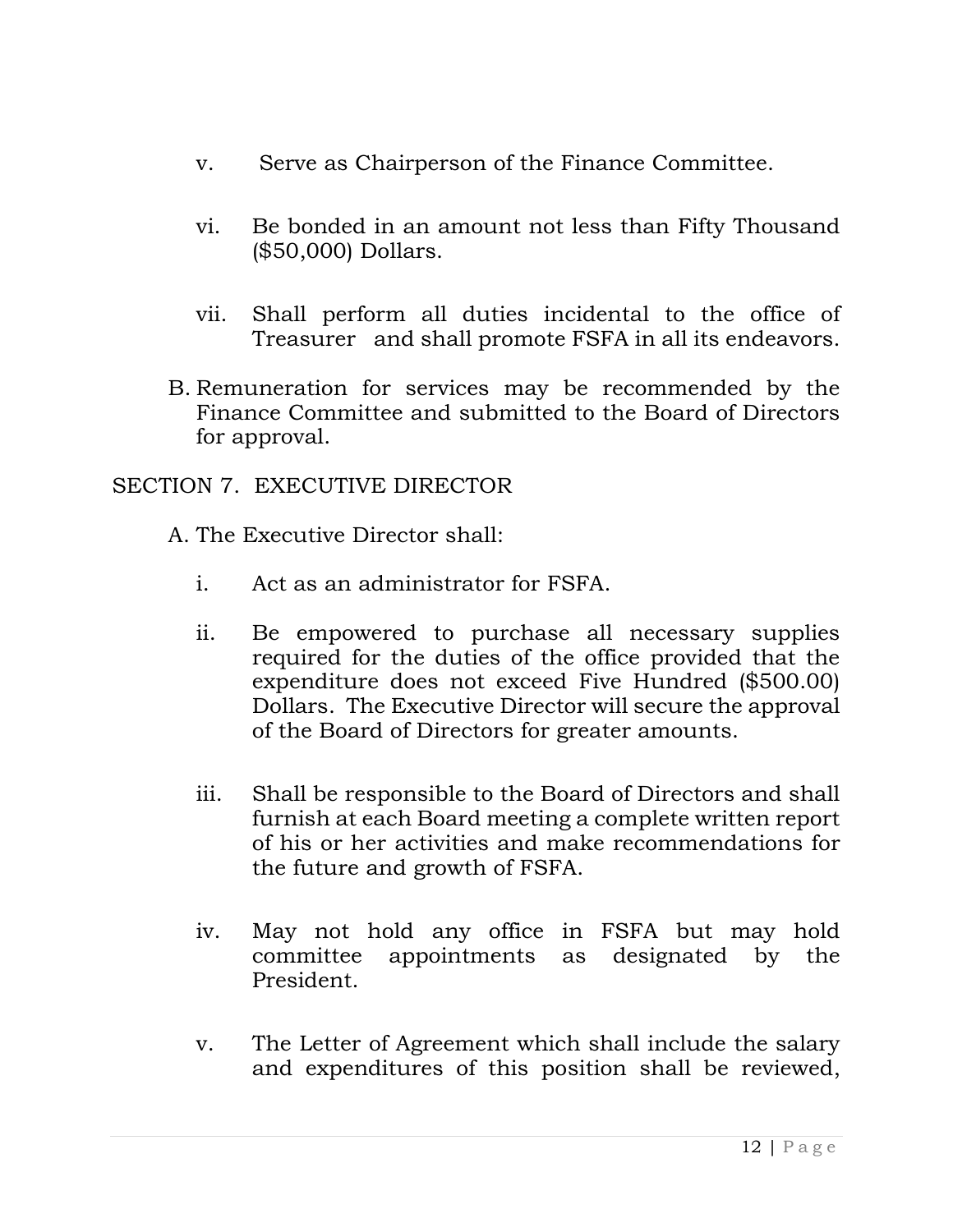approved or amended annually by the Board of Directors.

- vi. Be bonded in an amount not less than Fifty Thousand (\$50,000) Dollars.
- vii. Have the authority to sign contracts on behalf of FSFA with the approval of the Board of Directors. In the event the Executive Director receives said approval, only the additional signature of the President shall be required.
- viii. Shall oversee the convention functions, to wit:
	- a. Scholarships
	- b. Plaques and trophies
	- c. Arranging for the seating at the Presidential Banquets
	- d. Keep record of the dignitaries
	- e. Submit receipts to the Treasurer for expense items
- ix. Shall act as Sunlighting Editor, to wit:
	- a. Publish the FSFA publication
	- b. Maintain a file of all current advertising contracts and invoice said contracts thirty (30) days prior to renewal.
	- c. Liaison with the Sunlighting Committee Chairperson and committee.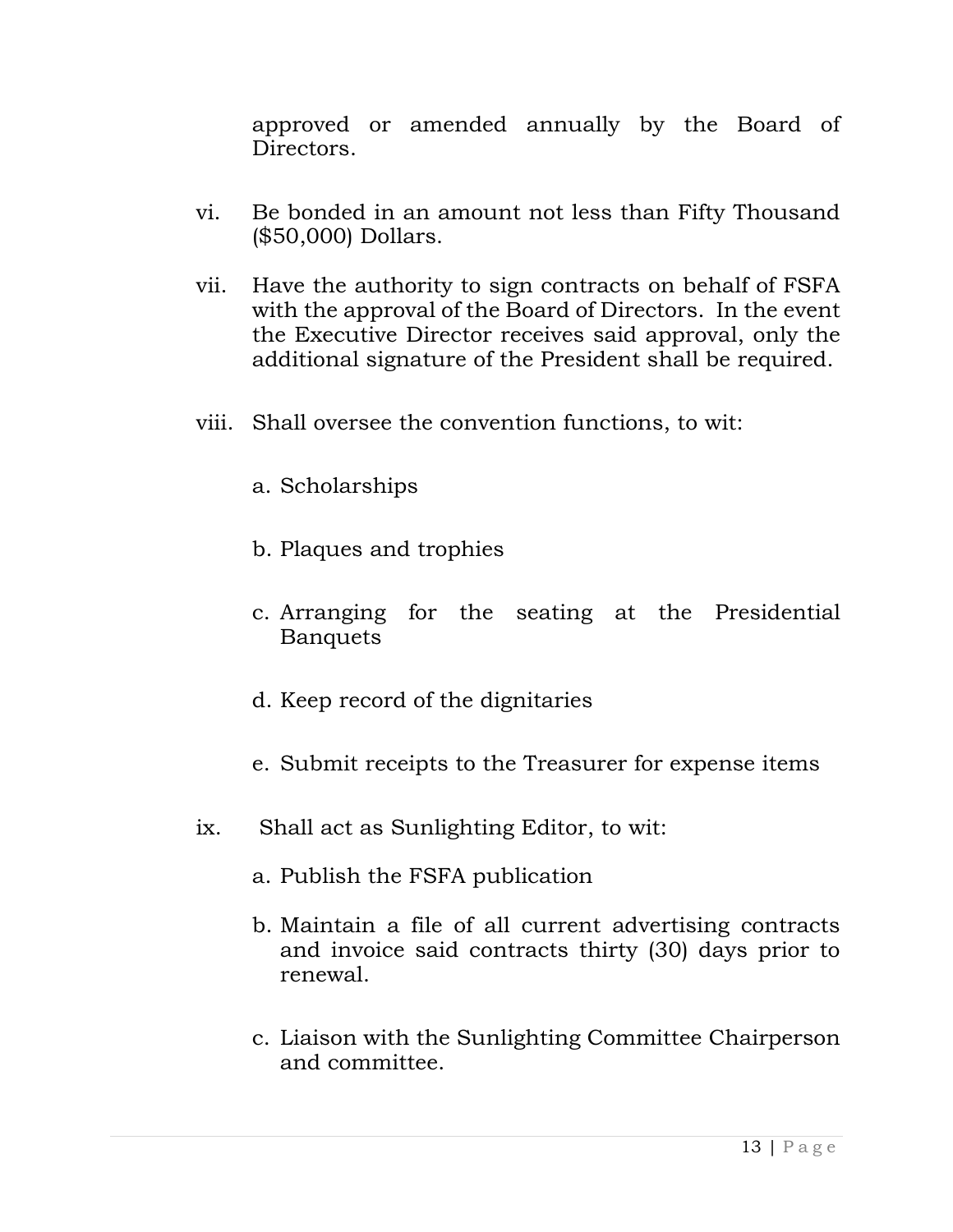- d. The Letter of Agreement which shall include the salary and expenditures of this position shall be reviewed, approved or amended annually by the Board of Directors.
- e. Shall perform all duties incidental to the office of Executive Director and shall promote FSFA in all its endeavors.

SECTION 8. DIRECTORS

A. Directors must be knowledgeable of all FSFA programs and shall perform all duties incidental to the office of Director and promote FSFA in all its endeavors.

# **ARTICLE VII. COMMITTEES**

# SECTION 1. GENERAL

A. The President shall annually appoint all standing, special or subcommittee members as may be required and subject to the approval of the Board any additional committees as may be deemed necessary. Except as otherwise provided herein, the President shall designate the Chairperson of each committee. The President shall appoint all committee members within 30 days of appointing the Committee Chairperson.

# SECTION 2. EXECUTIVE COMMITTEE

A. The President, President Elect, Vice President, Executive Director, Secretary and Treasurer shall constitute the Executive Committee. This Committee will function between meetings of the Board with such duties required to continue the ongoing endeavors of FSFA.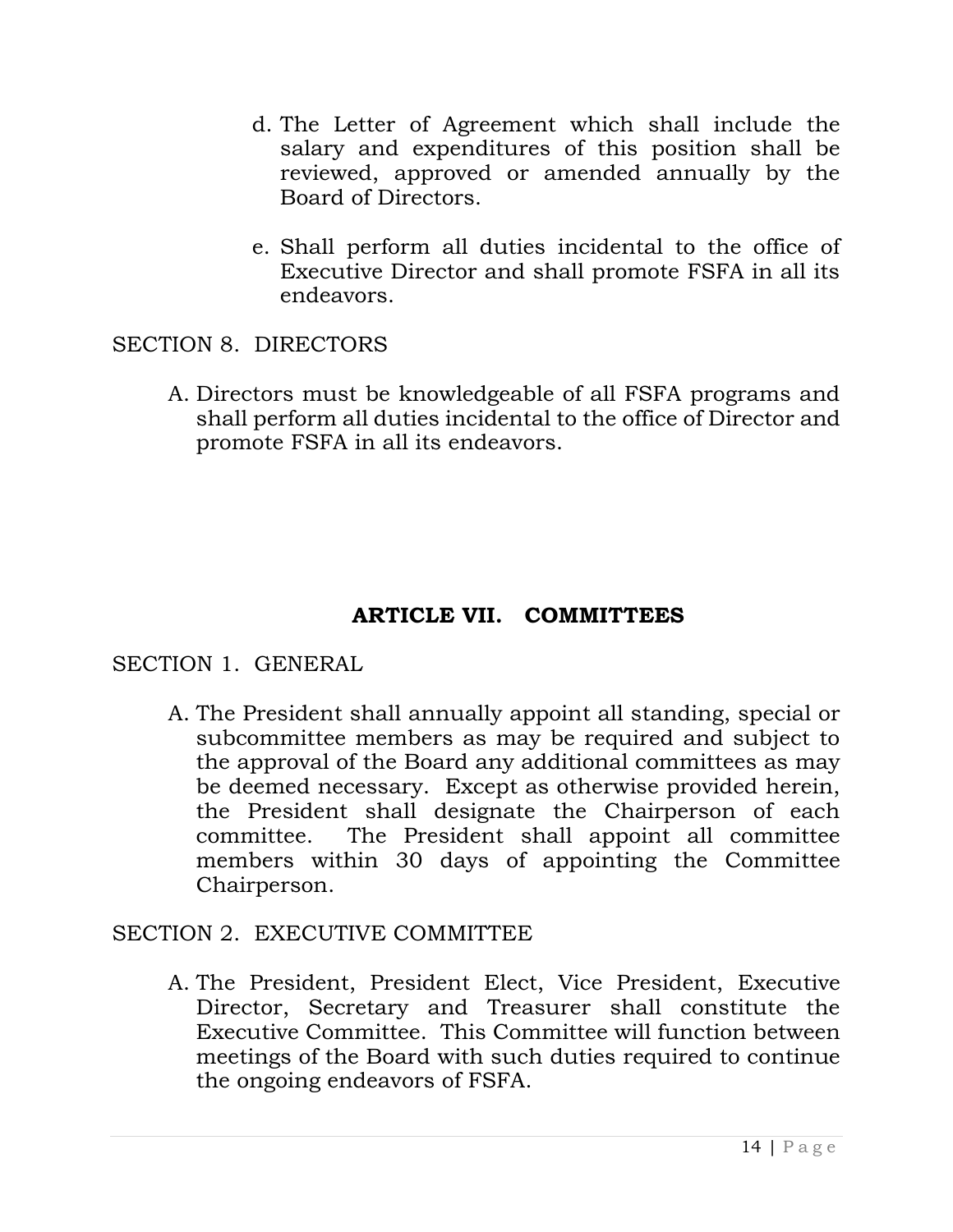## SECTION 3. MEMBERSHIP COMMITTEE

A. The Chairperson of the Membership Committee shall be the President Elect. The Membership Committee shall consist of the Vice President, all Directors and Active Members.

## SECTION 4. FINANCE COMMITTEE

- A. The Treasurer shall be the Chairperson of the Finance Committee.
- B. Two (2) members of the Board of Directors shall be appointed by the President to serve on the Finance Committee.
- C. The Committee shall report at each quarterly meeting on the state of the budget.
- D. The Committee shall be responsible to submit a budget proposal for the following year to the Board of Directors for revision or adoption. This proposal shall be submitted at the quarterly meeting preceding the annual Board of Directors meeting.

### SECTION 5. ELECTION COMMITTEE

- A. The Election Committee shall consist of two (2) active members appointed by the President at the annual meeting; each person serving on this Committee shall be a voting member in good standing and will be appointed at the first business session of the June convention.
- B. Tallying of votes cast at the annual convention for election of all open positions shall be held immediately following the annual meeting and a simple majority of all votes cast shall be necessary to be elected.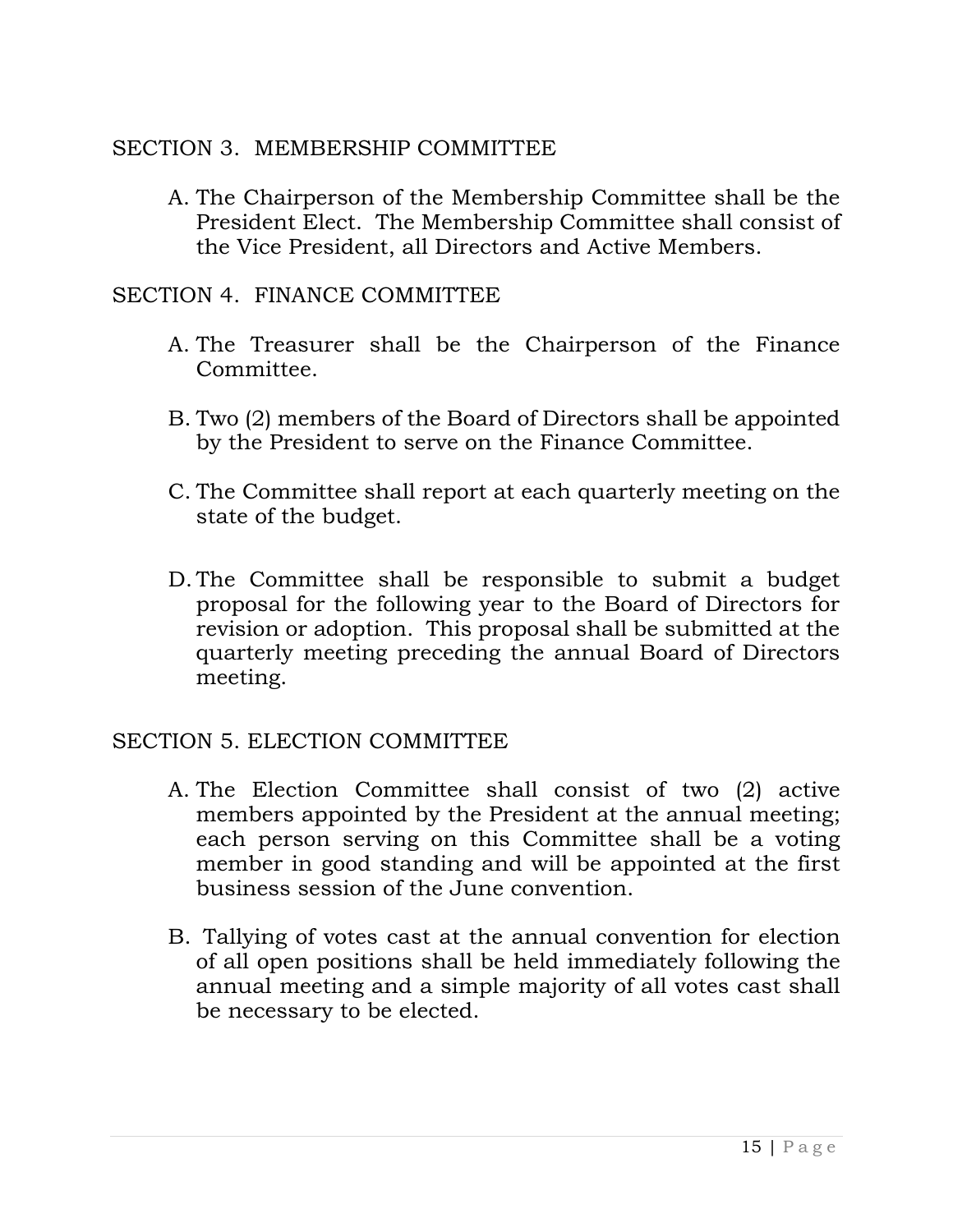- C. The Committee shall count the ballots of the election, tally the results and report the results as soon as the results are determined.
- D. In the event circumstance or conditions as noted in IV.1.A apply and a physical in person annual convention is not held, voting may be performed electronically.

# SECTION 6. NOMINATIONS COMMITTEE

- A. This Committee shall consist of three (3) members appointed by the President, one hundred twenty (120) days prior to the annual meeting, whose duty it shall be to prepare a list of proposed candidates for officers and directors as needed for the coming year, one (1) or more for each office, and report to the membership via official notice at least thirty (30) days in advance of the annual meeting.
- B. The Committee shall follow the following criteria when selecting candidates:

All candidates for the office of President, President Elect, Vice President, Secretary and Treasurer must have served at least one (1) year on the Board of Directors or, in the case of the Vice President, Secretary and Treasurer, one (1) year in the corresponding office of a regional or local floral association in the state of Florida.

- C. The Committee's report shall be presented to the convention at the first business session of the annual meeting.
	- i. Upon the presentation of the report, the President shall open nominations to the floor and any and all such nominations shall be added to the ballot.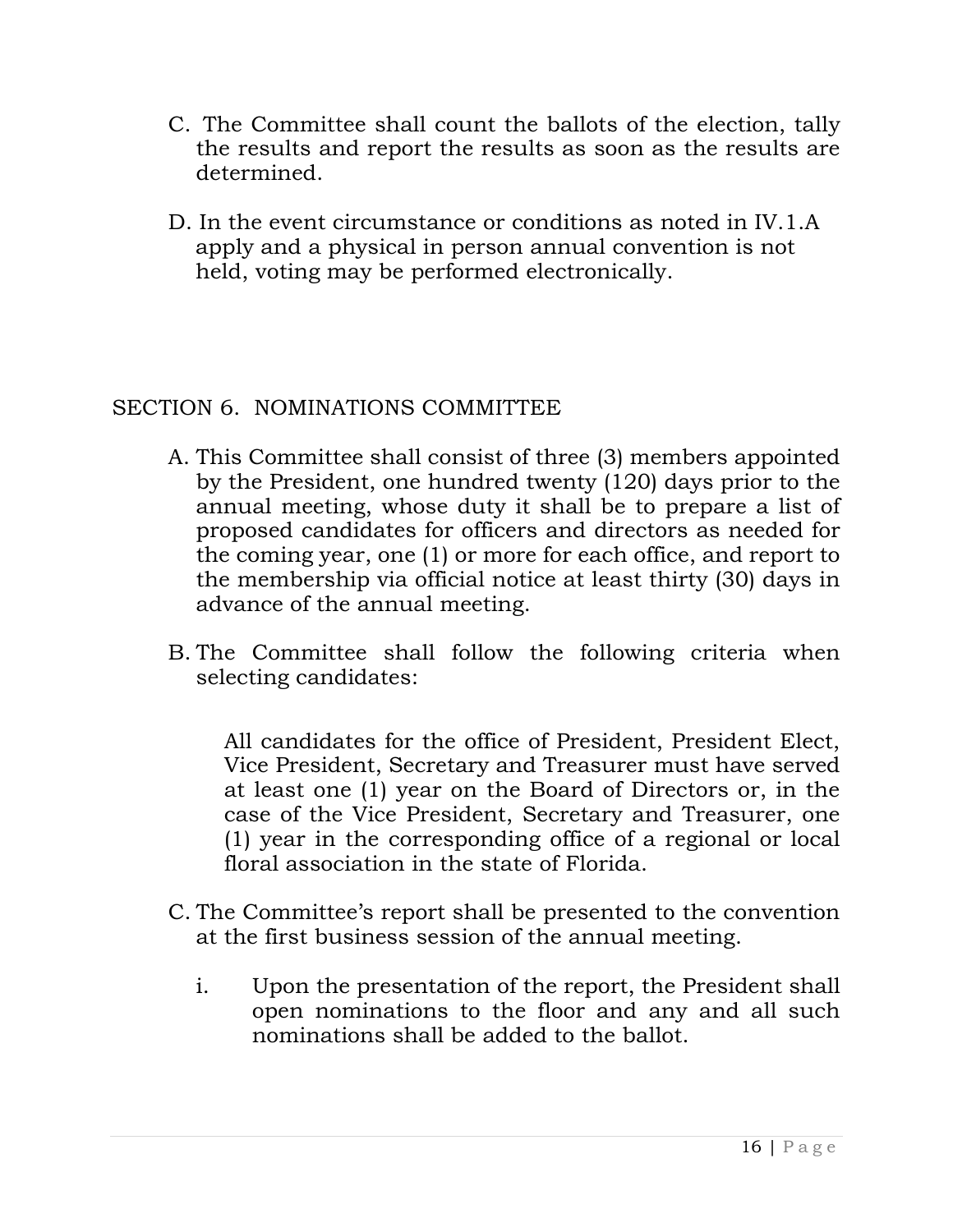- ii. Election of officers shall be by printed ballot or voting machine.
- iii. Runoff elections, if necessary, will be held following the report of the Election Committee.
- iv. If a member voter, as described under Article III herein, is unable to attend the convention at the time of election, an authorized employee of the member voter may cast the vote for this member by the following procedure:
	- a. A written authorization signed by the voting member must be presented to the Election Committee to obtain a ballot.
	- b. If all information is not correct in the judgment of the Election Committee, a ballot will be refused.
	- c. The refused authorization and reason for refusal will be reported by the Election Committee in addition to the results of the election.
	- d. Membership is not transferable, therefore, in the event a member business changes ownership or ceases to be an active business, the membership is terminated and dues and voting privileges are forfeited.
	- e. The report of the Election Committee is final.
	- v. In the event a circumstance or condition as noted under IV.1.A shall apply, the Nominations Committee shall present its proposed list of candidates and voting shall electronically as long as a quorum is present in said electronic setting.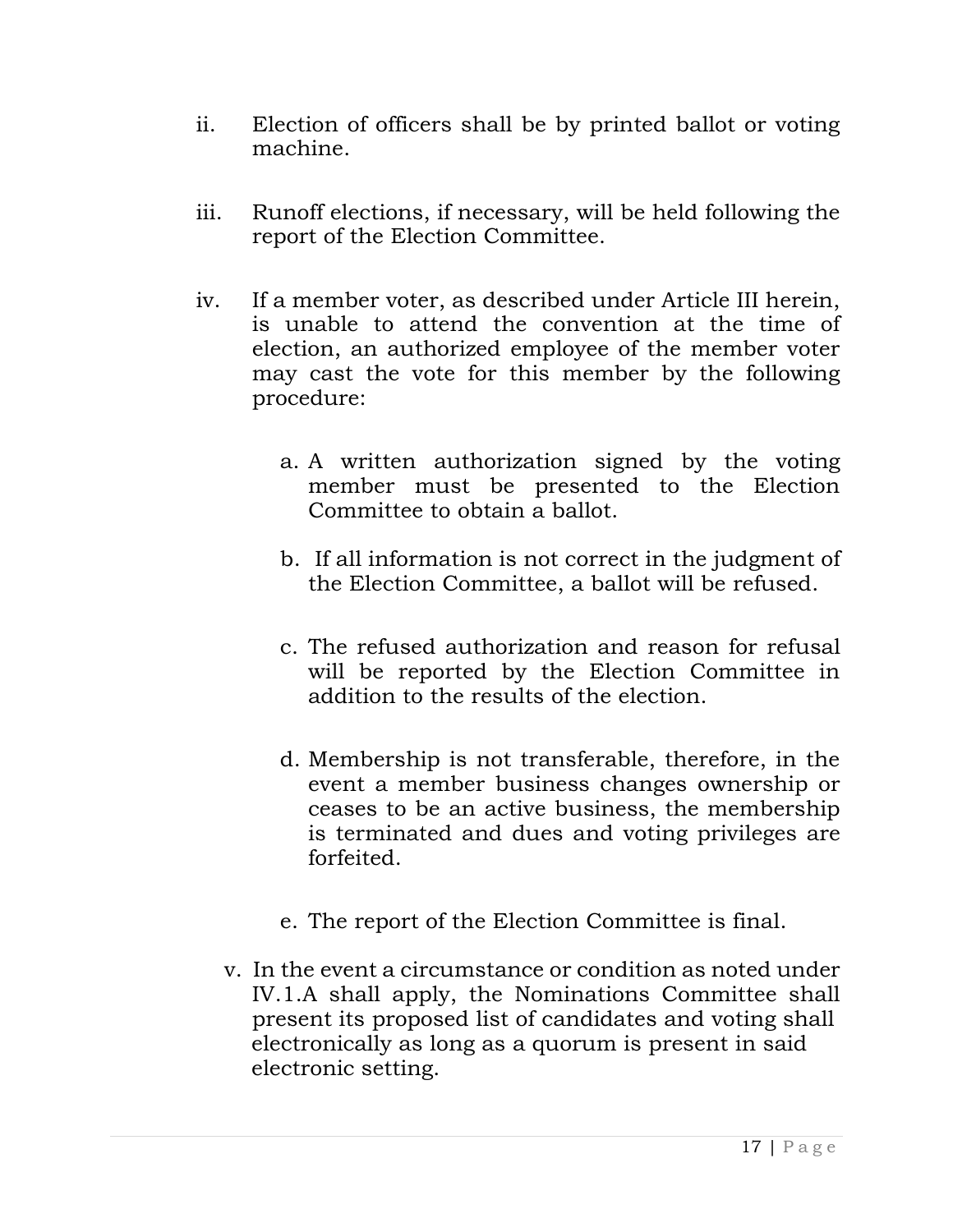#### SECTION 7. EDUCATION COMMITTEE

A. This Committee shall consist of the Chairperson and at least three (3) members appointed by the President within 30 days of the annual meeting. The Committee is responsible for choosing, administrating programs, and the presentation of such programs to floral associations with Board approval.

#### SECTION 8. SCHOLARSHIP COMMITTEE

A. This Committee shall consist of the Chairperson and at least three (3) members appointed by the President. The Committee is responsible for obtaining funds for scholarships, advertising for applicants, reviewing applications, and deciding on the type and number of scholarships to be awarded at the annual convention.

#### SECTION 9. SUNLIGHTING FLORIDA FLORISTS COMMITTEE

- A. The Chairperson of this Committee shall be the Vice President.
- B. This Committee shall consist of three (3) members appointed by the President.
- C. The official monthly publication shall be called "Sunlighting Florida Florists" and shall be published under the direction of this Committee.

### SECTION 10. CONVENTION COMMITTEE

A. This Committee shall consist of the Chairperson and at least three (3) members appointed by the President. The Committee is responsible for reviewing and implementing the guidelines as applicable to convention functions.

### SECTION 11. LEGISLATIVE COMMITTEE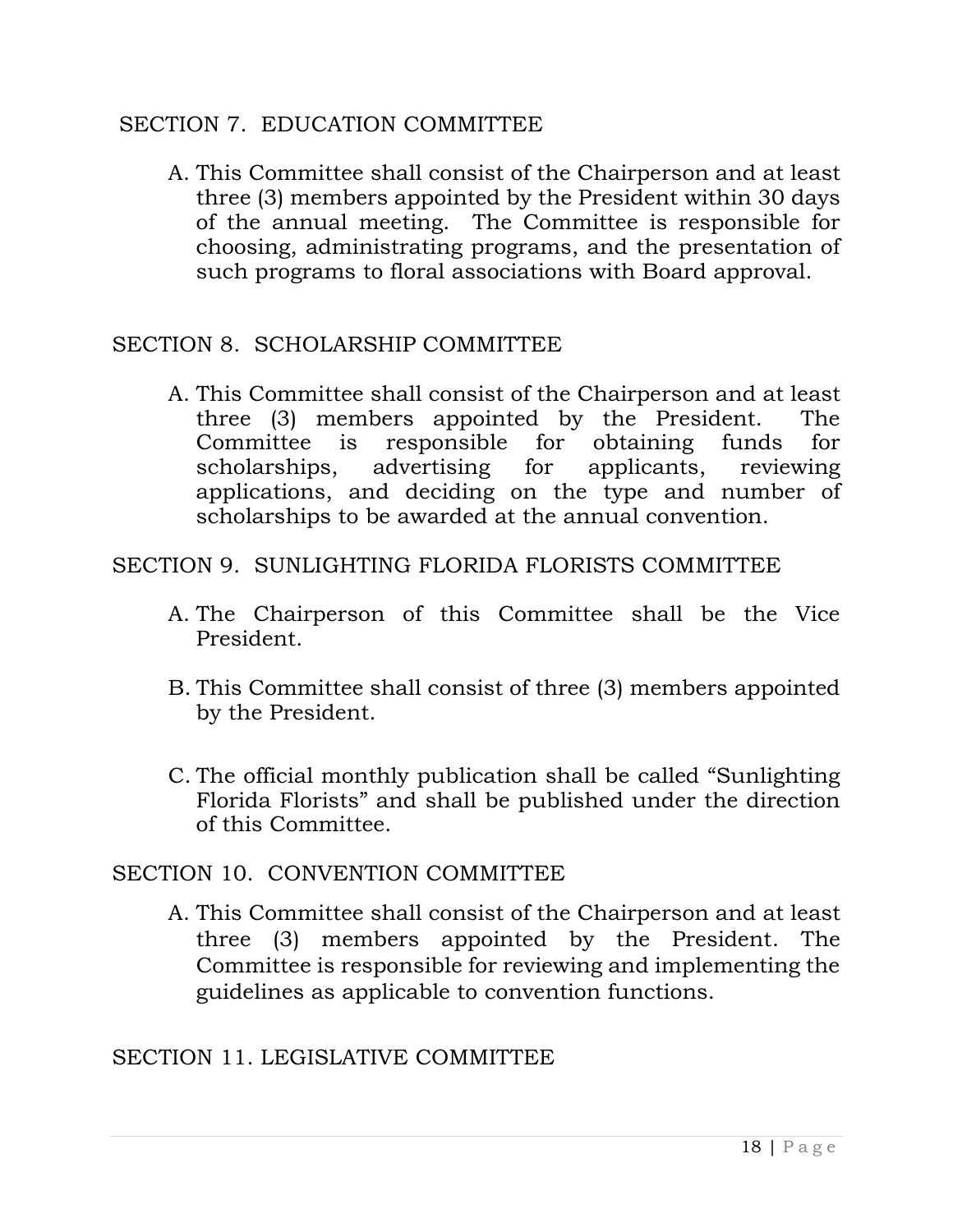- A. This Committee shall consist of the Chairperson and three (3) members appointed by the President.
- B. This Committee is responsible to keep abreast of industry issues, especially in relation to laws and possible legislation, and report to the Board at requested intervals.

### SECTION 12. BY-LAWS COMMITTEE

- A. This Committee shall consist of a Chairperson and at least three (3) members appointed by the President.
- B. This Committee shall keep the By-laws current and timely and to bring any suggestions for revision to the attention of the Board of Directors for action by the members.

### SECTION 13. COMPETITION COMMITTEE

- A. This Committee shall consist of the Chairperson and at least three (3) members appointed by the President.
- B. The Committee's responsibilities include:
	- i. Review the contest and rules each year at the autumn Board meeting and set rules for the following year;
	- ii. Coordinate with the convention chairperson for upcoming convention by January and set rules, themes, times and places for the contest;
	- iii. Furnish information to Executive Director "for publication in Sunlighting;
	- iv. Oversee and run the contest;
	- v. Select and inform judges of judging criteria;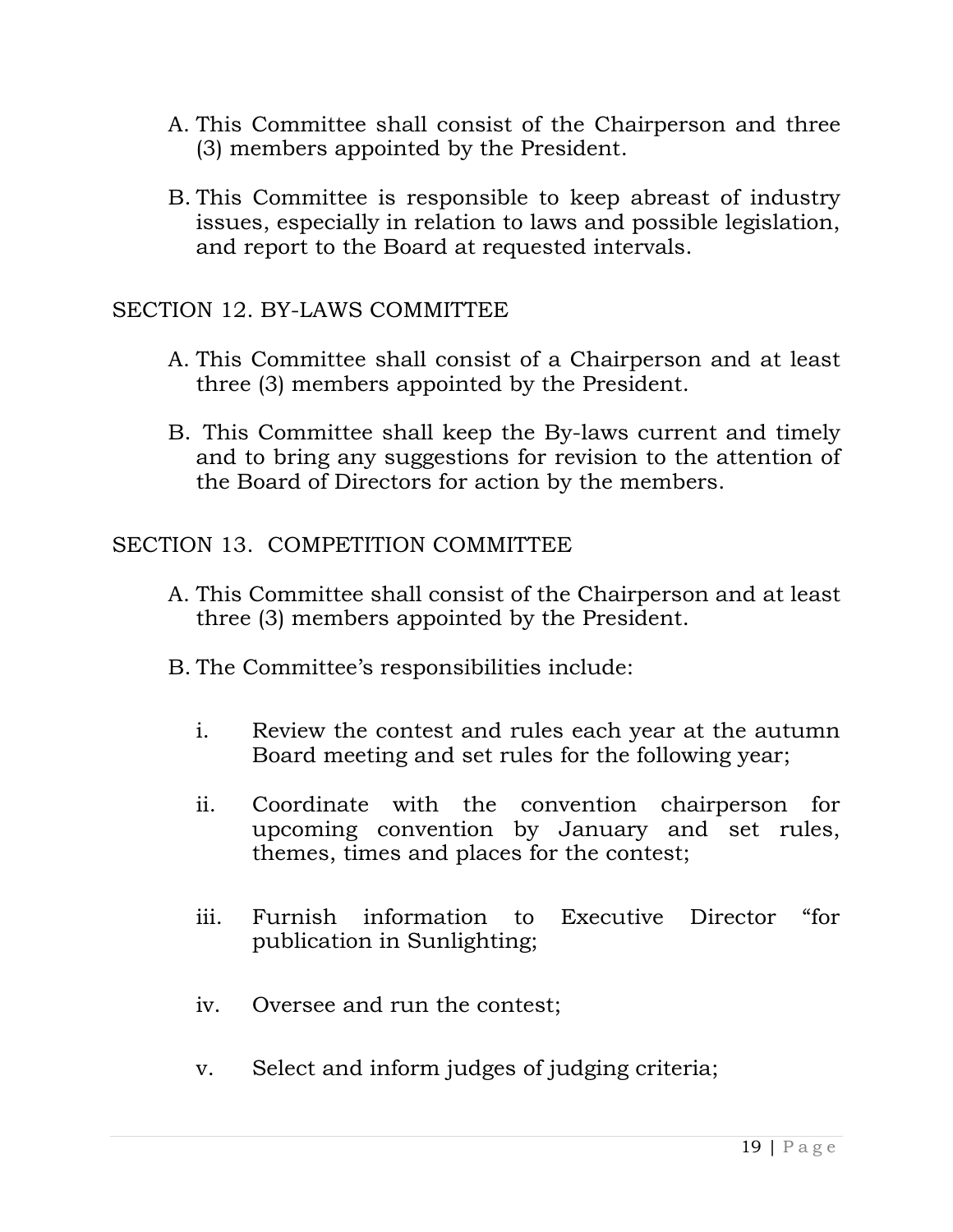vi. Oversee tallying, announcing winners and presenting awards.

# **ARTICLE VIII. AUDIT**

A. A certified audit of the books of account of FSFA, including all accounts whether general, special, reserve, or otherwise, shall be conducted every two years by a disinterested CPA, selected by the Board. This audit shall be prepared in advance of the annual meeting and presented to all members at the annual meeting.

# **ARTICLE IX. FISCAL YEAR**

#### SECTION 1. TREASURER BOOKS

A. Treasurer's books for the year are to be closed at the end of his or her term of office, within thirty (30) days following the annual meeting and reopened by the then elected Treasurer immediately following submission of the prior year's records.

SECTION 2. FISCAL YEAR

A. FSFA's fiscal year shall be July 1st through June 30th of each year.

#### SECTION 3. DUES

A. Dues will be billed once a year for the entire membership. Dues will be due and payable on or before July 1<sup>st</sup> each year.

### **ARTICLE X. LIMIT OF INDEBTEDNESS**

A. FSFA shall limit its indebtedness to Seventy-five Thousand (\$75,000.00) Dollars.

# **ARTICLE XI. AMENDMENTS**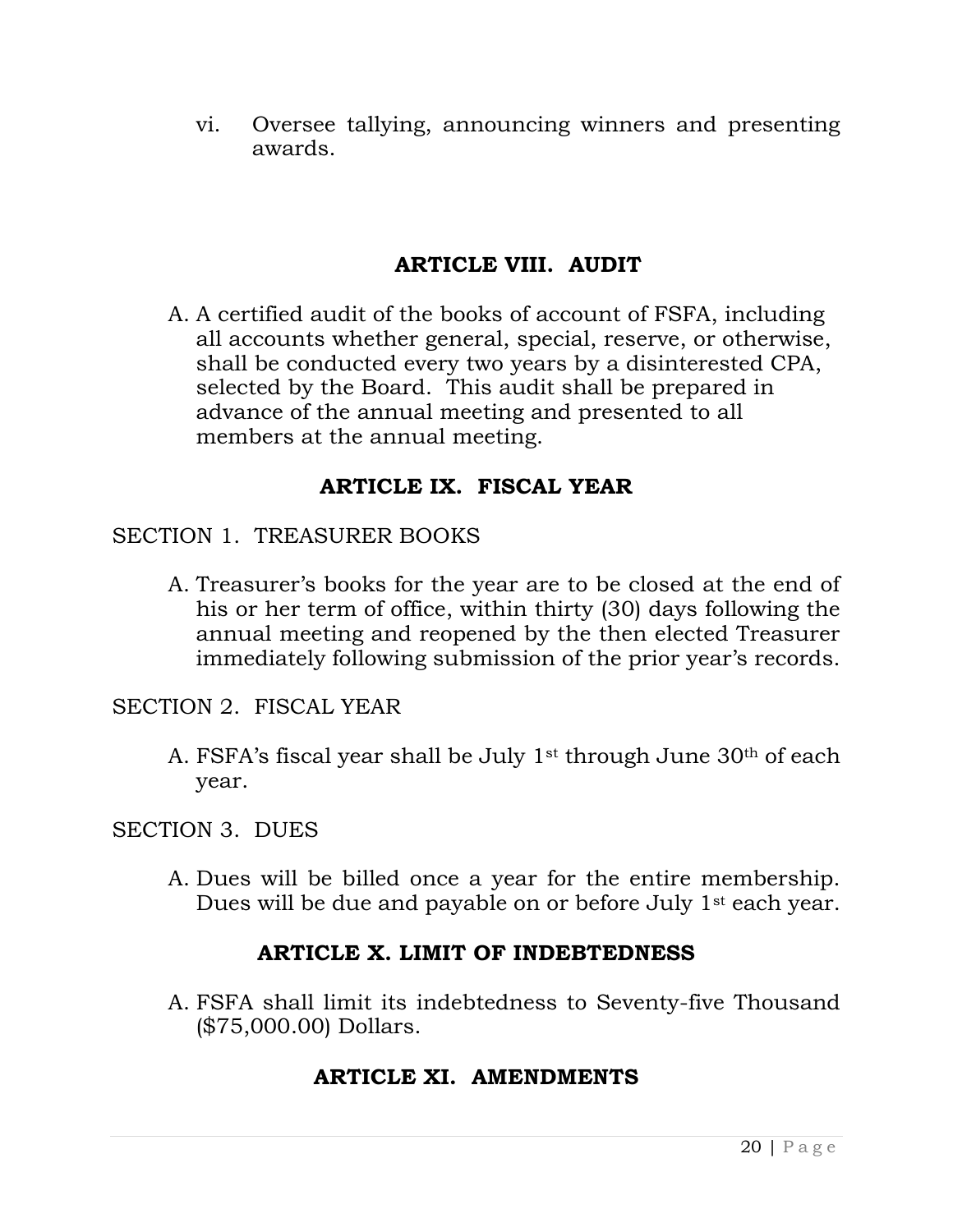#### SECTION 1. METHOD OF SUBMISSION WITH NOTICE

A. Any amendment, change, addition to or repeal of the By-laws shall be submitted in writing to the membership by mail, published in "Sunlighting Florida Florists" or electronic transmission at least sixty (60) days in advance of the next annual meeting of FSFA, whereupon such changes shall be adopted if said changes receives a majority vote of the members present at such annual meeting.

#### SECTION 2. SUBMISSION WITHOUT NOTICE

A. The By-laws may be amended at any annual meeting without prior notice by ninety-five (95%) per cent of the members present and concurring.

#### SECTION 3. EFFECTIVE DATE OF AMENDMENTS

A. Amendments shall become effective upon a passing vote unless otherwise specified.

# **ARTICLE XII. CONFLICT OF INTEREST**

- A. It shall be the policy of FSFA that no Officer, Director nor Member may conduct business with the FSFA that would result in personal or familial benefit. Furthermore, no Officer, Director nor Member may influence the Board regarding matters that will be of personal or familial interest.
- B. A conflict of interest arises when a person in a position of authority over the Corporation may benefit financially from a decision he or she could make in that capacity, including indirect benefits such as to family members or businesses with which the person is closely associated. This policy is focused upon material financial interest of, or benefit to, such persons.
- C. Individuals covered: Persons covered by this policy are the Corporation's Officers, Directors, and Members.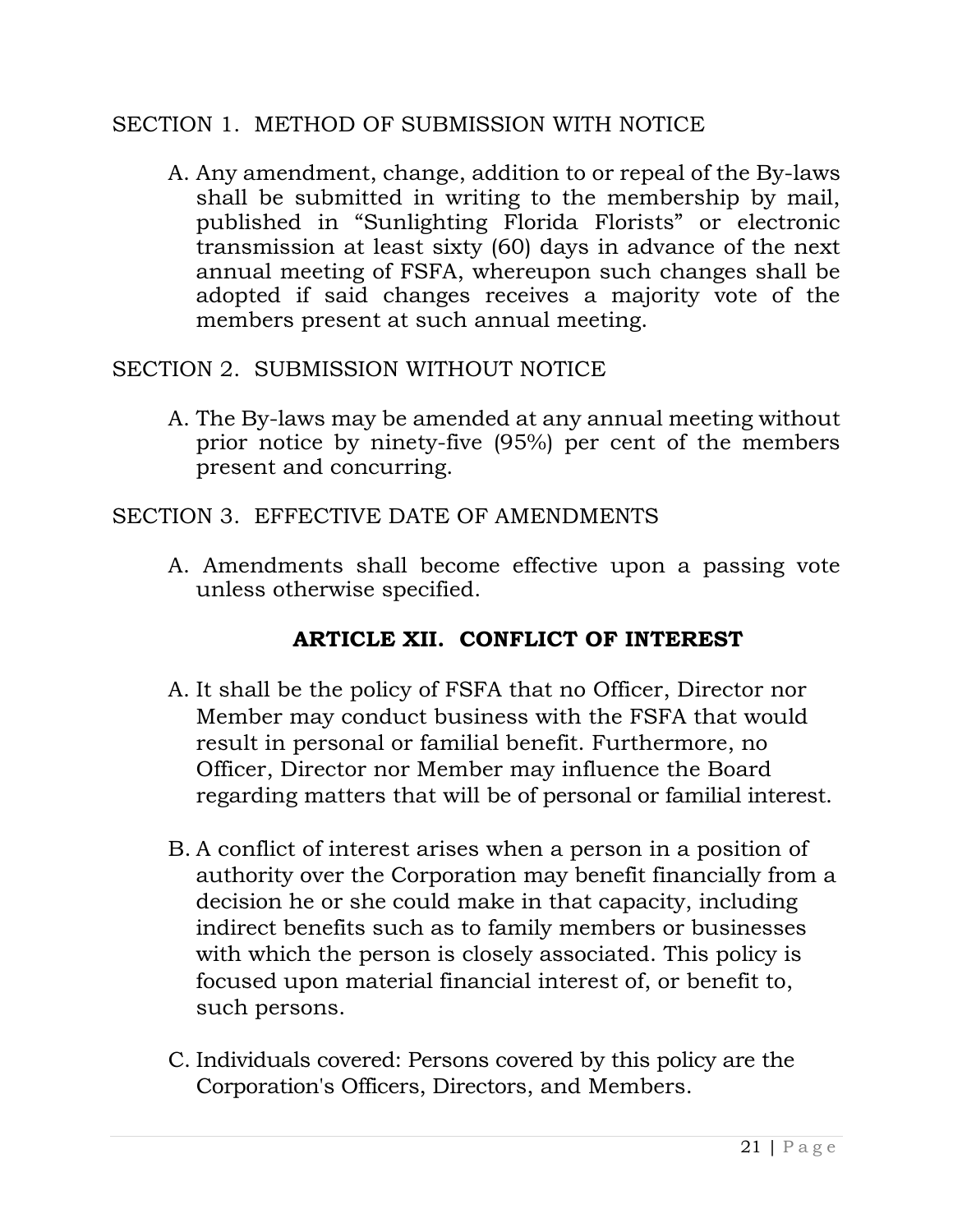- D. Intentional conflict of interest will immediately terminate an Officer or Directors office as well as their membership and will terminate a Member's membership.
- E. Upon notification of a conflict of interest has occurred, it is the responsibility of the Board of Directors to determine the veracity of the notification. If a member of the Board of Directors is the proposed offending member, he or she will not be included in the remaining Board's examination of the evidence.
- F. Upon verification that a conflict of interest has occurred, the offending member shall be notified by the President of his, her or its termination. In the event the President is the offending party, the President Elect shall notify the President of his or her termination.
- G. The decision of the Board shall be final.

# **ARTICLE XIII. PARLIAMENTARY AUTHORITY**

### SECTION 1. ROBERTS RULES OF ORDER

- A. The Rules of Parliamentary practice comprised in Roberts Rules of Order shall govern the proceedings of FSFA and its Board of Directors, subject to the special rules which have been may be adopted in these By-laws.
- B. All meetings shall be called to order promptly, and those attending shall be seated five minutes before such meeting convenes.
- C. No one shall be admitted to the meeting without a badge of identification.